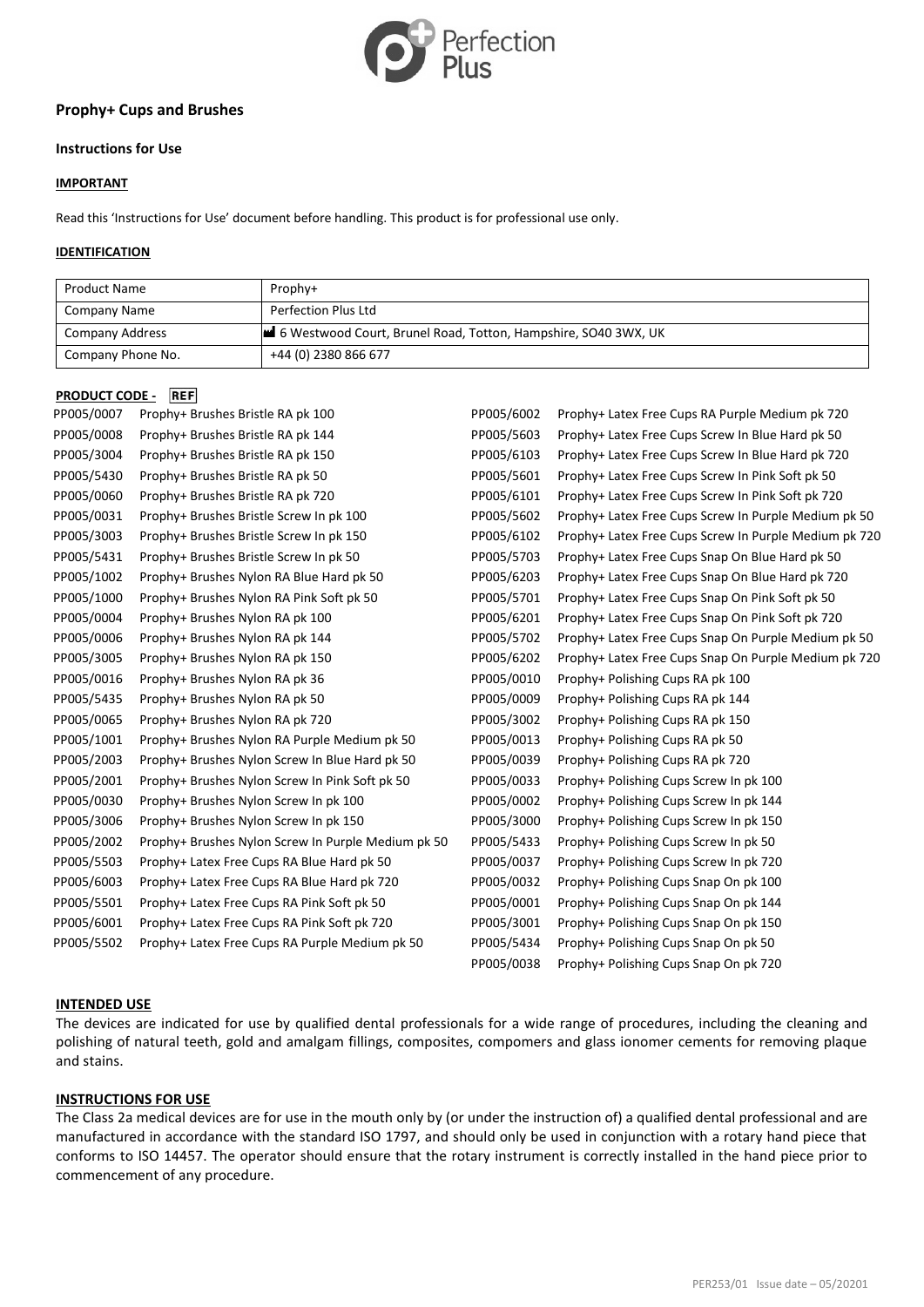

The validation of the recommended sterilisation process has been performed by The University of Liverpool, Clinical Dental Sciences Department, UK, L69 3BX reference – Issue No. 1278 dated December 2003. This study and report were initiated and authorised by the British Dental Trade Association (BDIA).

# **STERILISATION**

The devices are intended as single use devices, and the instructions therefore apply before first use only. The devices are dental rotary instruments and are supplied mechanically clean but are not sterile and, therefore, should be sterilised before use. Perfection Plus brushes or polishers are proven to function with appropriate mandrels correctly by historical use with no adverse reports.

# **CONTAINMENT AT THE POINT OF USE**

Unless there is specific infection or cross-contamination risks, there are no special requirements for containment. The instruments can be transported wet or dry and should be protected from damage to the working part. If transported wet there is an increased chance of staining or corrosion. Prolonged storage in disinfectant solutions may result in corrosion and should be avoided.

Delay in processing must be kept to a minimum to avoid contaminants drying thereby making cleaning more difficult.

### **PREPARATION FOR CLEANING**

There are no special requirements unless infection controls require the use of a disinfectant, in which case a disinfectant agent validated for processing of dental rotary instruments must be used and the disinfectant manufacturers' instructions must be followed.

### **CLEANING**

Auto cleaning is the preferred method and should use only validated washer disinfectors and appropriate agents validated for use on the instruments with the selected machine. Follow the washer disinfector and the cleaning agent manufacturers' instructions.

# **DRYING**

Dry the instruments using paper towelling.

### **INSPECTION**

Inspect the instruments, with the aid of magnification if necessary, and discard any damaged or corroded instruments.

### **PACKAGING FOR STERILISATION**

If using a **vacuum** autoclave pack the instruments in dedicated instrument trays or pouches validated for sterilisation.

If using a **non-vacuum** autoclave, the instruments should not be packed or wrapped but be contained in dedicated stands with perforated lids.

NOTE: National legislation may require that the instruments be wrapped in pouches for processing in either type of autoclave.

### **STERILISATION**

Autoclave the instruments for a holding time of not less than three minutes at a temperature of 134ºC.

The holding time is the minimum time for which the minimum temperature is sustained. The autoclave manufacturer's instructions must be followed. Care must be taken not to exceed the maximum recommended load for the autoclave.

### **STORAGE**

The instruments should be stored in the sterilisation container (stand or pouch) until required. Containers or pouches must be dry before opening to avoid recontamination of the contents with water. Storage should be in dry, clean conditions and at ambient temperature.

# **VALIDATION**

These processes have been validated as being capable of preparing Perfection Plus dental instruments for use. It remains the responsibility of the processor to ensure that the processing as actually performed using the equipment, materials and personnel achieve the required results. This may require validation and monitoring of the process. Any deviation from these instructions should be properly evaluated for effectiveness and potential adverse results.





134 °C m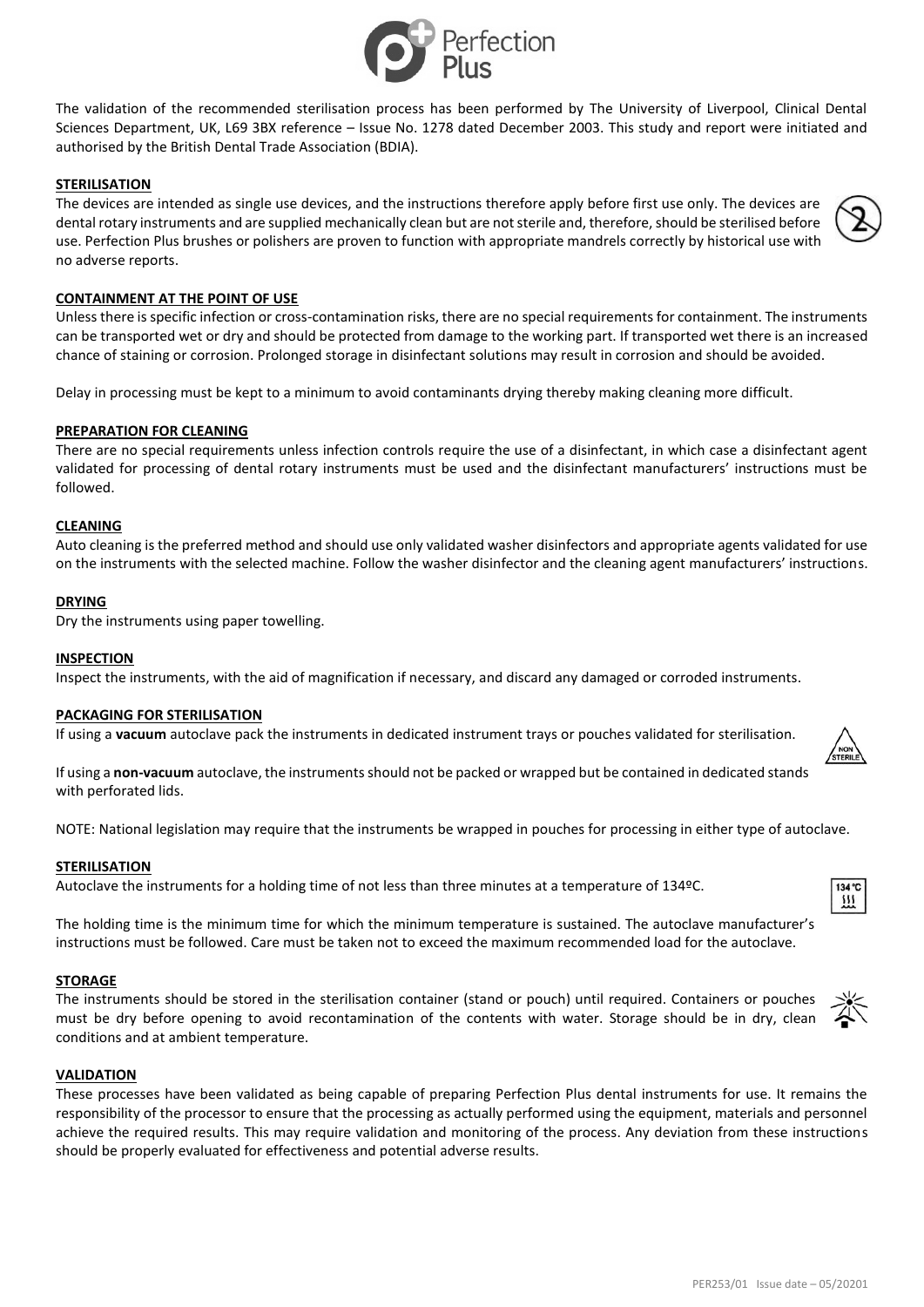

# **PROPER USE:**

- The instruments are for single use only. Do not reuse.
- Inspect the device prior to use for any defects.
- Only use hand piece, angles and turbines that are technically and hygienically flawless, maintained and cleaned.

• Ensure handpieces are maintained in good working order and remain adequately always lubricated to ensure maximum effectiveness of the device. Failure to properly maintain the handpiece can lead to procedural delays, injury to the user or patient, aspiration or swallowing of the device or damage to the preparation site.

• The device and hand piece must be concentric and true running. Instruments that are deformed or no longer run true should not be used and must be disposed of.

- The instruments must be fully inserted into the handpiece and locked where applicable.
- The instruments are to be brought to speed before placing on the object.
- Polish with gentle circular movements.
- Avoid tilting or levering because of the increased risk of breakage.
- Any damaged and incorrectly shaped instruments will cause vibration. Bent or non-concentric instruments must be disposed of.
- Instruments that are deformed or no longer run true should not be used and must be disposed of.
- Wear eye protection.
- Wear a respiratory mask to prevent inhaling any dust and/or debris during the procedure.
- These products must only be used by qualified dental professional.
- Incorrect use produces poor results and increases the risk.
- Incorrect use may harm tissue, cause premature wear, destroy the Instrument, and endanger the operator, patient or third parties.
- The devices are designed and manufactured to perform safely when used in combination with CE marked medical devices (i.e., prophylaxis paste or mandrels if required) which are themselves intended for use in the oral cavity.

(Snap-On devices only)

- To ensure vibration-free working the connected instrument must be centred after mounting on the mandrel or shaft. Any damaged and incorrectly shaped instruments will cause vibration. Bent or non-concentric instruments must be disposed of.
- Snap-On cups are designed for use with a standard mandrel.

### **PRESSURE**

Avoid excessive pressing force!

- Excessive pressure must be always avoided.
- Excessive pressure may damage the working sections of rotary polishing instruments or damage the fill material. Heat build-up is also increased.

### **RECOMMENDED SPEEDS**

- Maximum Speed 10,0000 rpm
- Keep within the speed range of 1,500- 10,000 rpm
- Never exceed the maximum permitted speed of the product. The recommend speeds and maximum permitted speeds vary from product to product. Always check the recommended speed as stated on the packaging and the corresponding product schedule.
- If you exceed the maximum permitted speed, the instrument tends to vibrate, which may cause damage to the shaft and/or make the instrument break, with a risk to the user, the patient or third parties. Failure to comply with the maximum permitted speed produces an increased safety risk.
- Keep within the speed range of the product being used for the best work results.
- Failure to comply with the permitted maximum speed produces an increased safety risk.

### **INTENDED PATIENT GROUPS/INTENDED PURPOSE**

The devices are intended for use on patients of any age. The products are only aimed as a tool for use by the qualified dental professional who is responsible for determining the treatment required by each individual patient.

The final device selection will be dependent on 3 factors:

- the dental professional performing the procedure,
- the patient undergoing treatment,
- the type of procedure being performed.

### **INTENDED USERS**

All devices are intended to be used by a qualified dental professional.